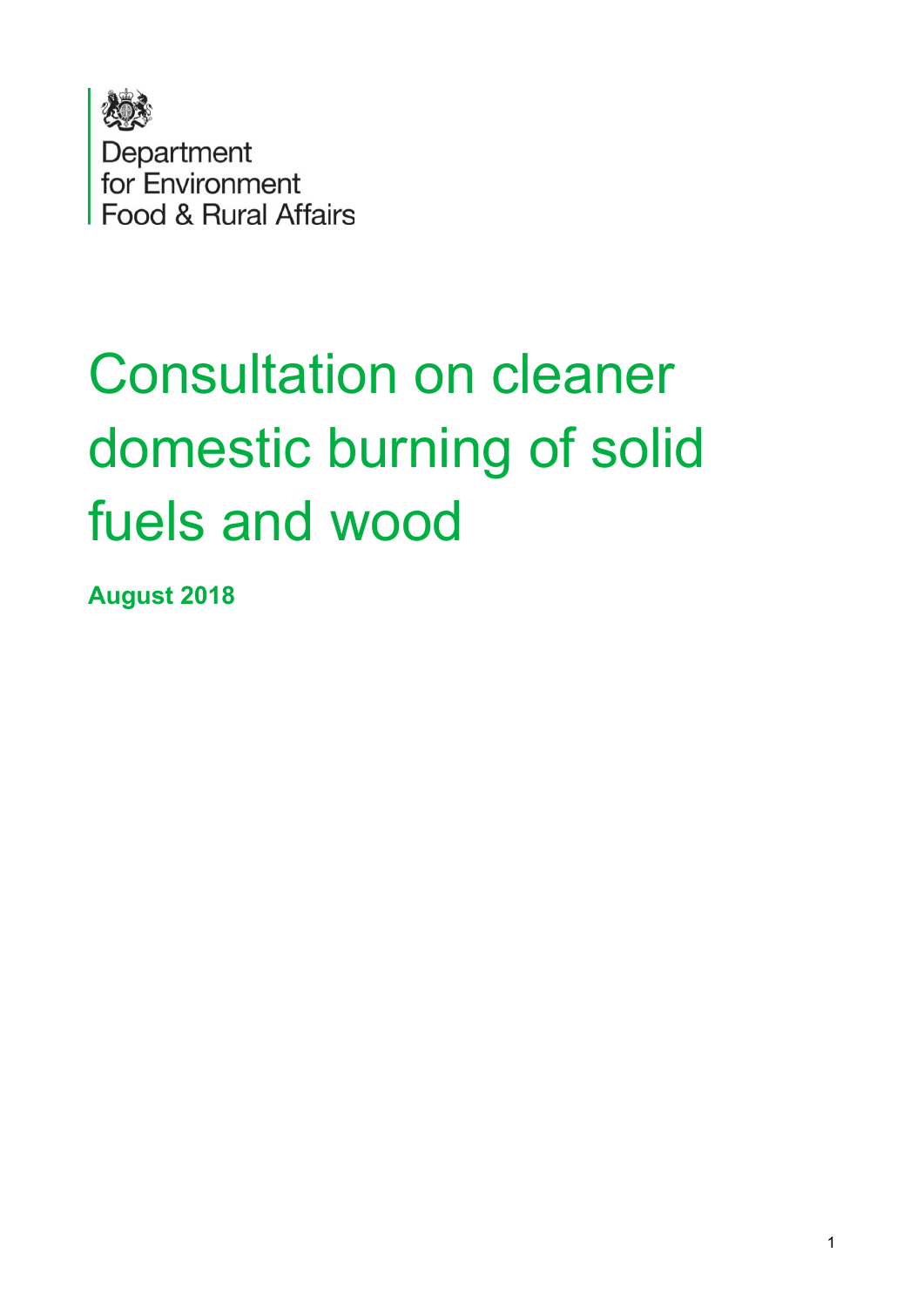

© Crown copyright 2018

You may re-use this information (excluding logos) free of charge in any format or medium, under the terms of the Open Government Licence v.3. To view this licence visit [www.nationalarchives.gov.uk/doc/open-government-licence/version/3/](http://www.nationalarchives.gov.uk/doc/open-government-licence/version/3/) or email [PSI@nationalarchives.gsi.gov.uk](mailto:PSI@nationalarchives.gsi.gov.uk) 

This publication is available at [www.gov.uk/government/publications](http://www.gov.uk/government/publications) 

Any enquiries regarding this publication should be sent to us at:

[Air.Quality@defra.gsi.gov.uk](mailto:Air.Quality@defra.gsi.gov.uk)

or by writing to:

Local Air Quality Team Department for Environment, Food and Rural Affairs Seacole Builing 2 Marsham Street London SW1P 4DF

[www.gov.uk/defra](http://www.gov.uk/defra)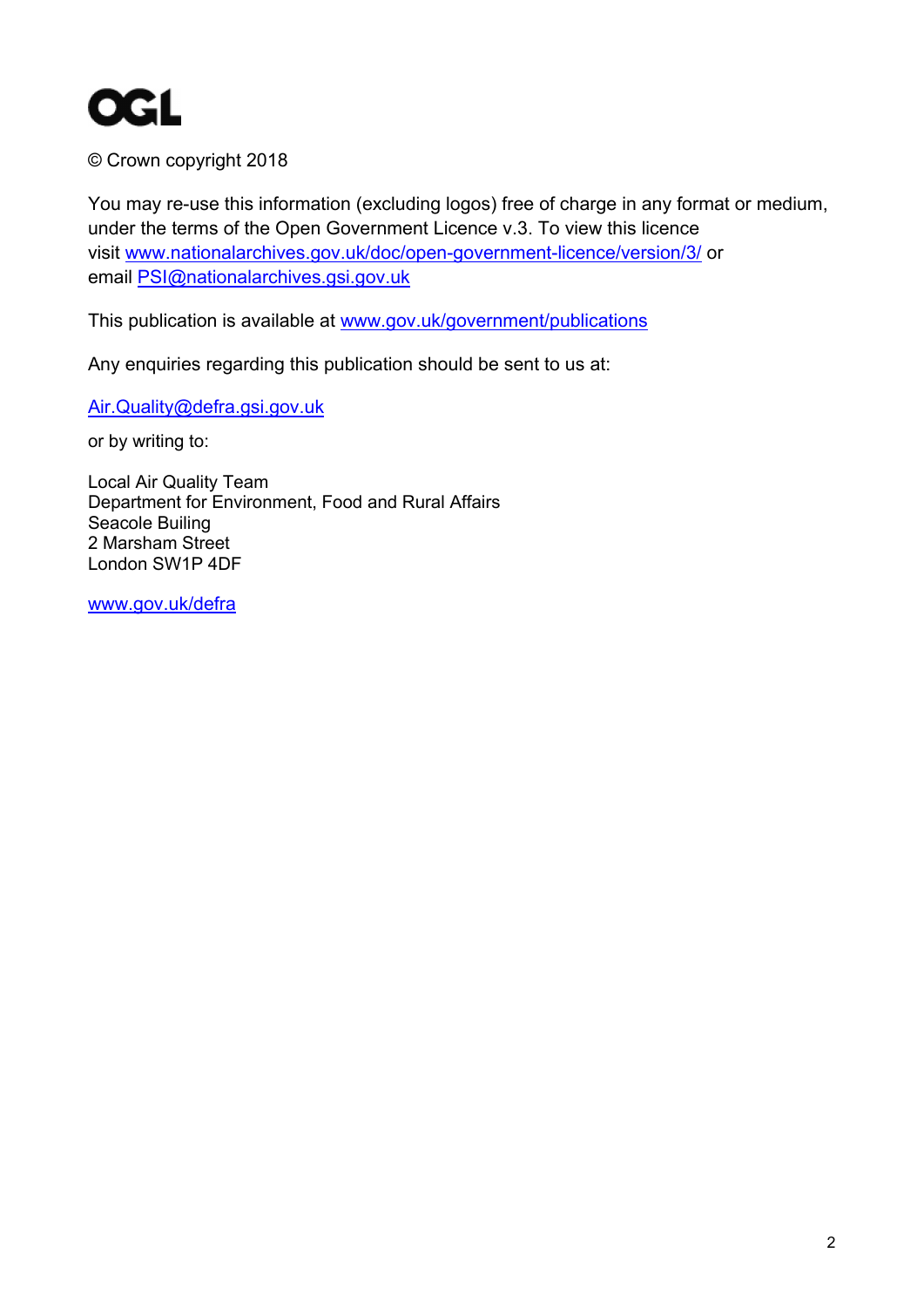#### **Contents**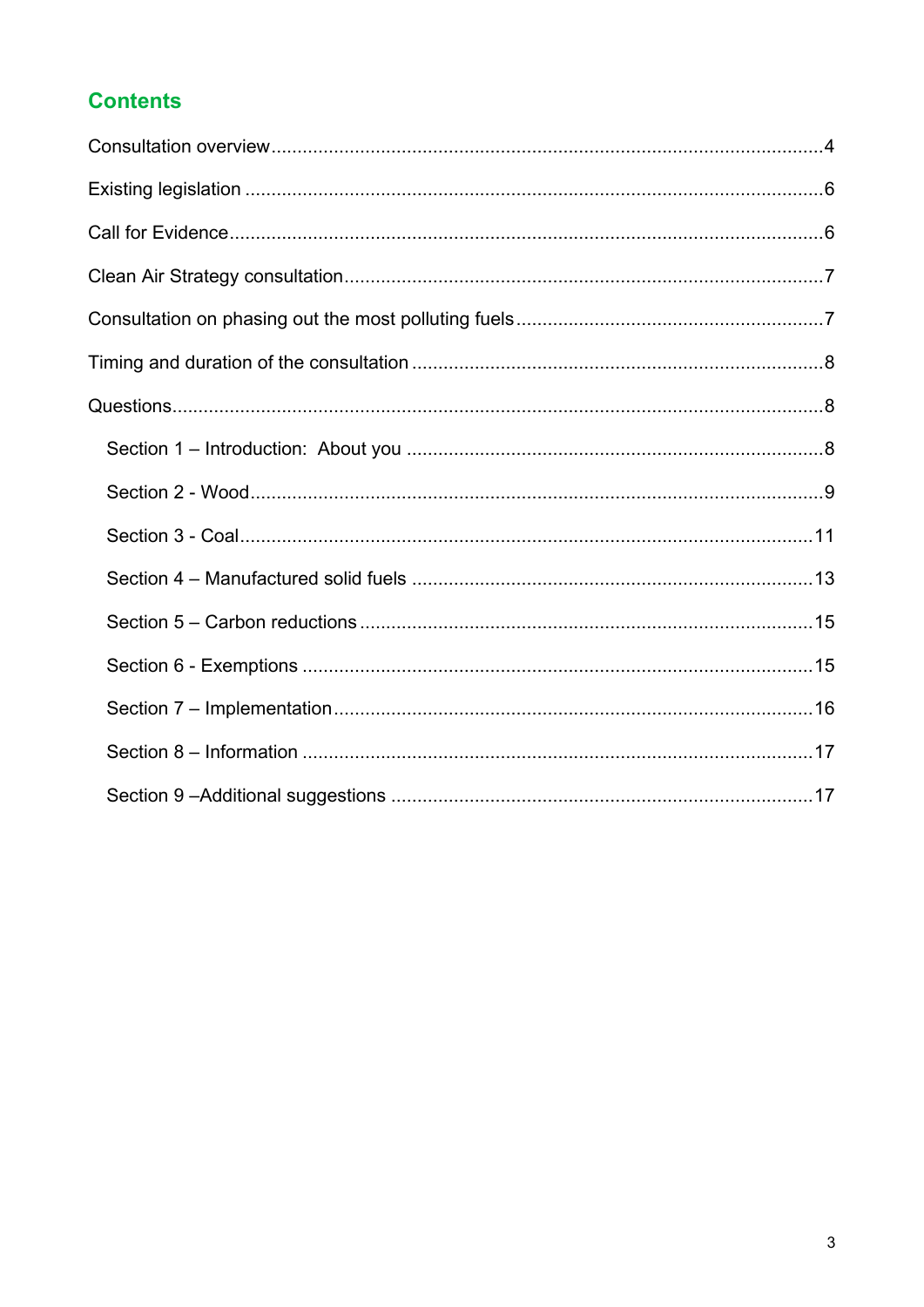## <span id="page-3-0"></span>**Consultation overview**

[The Clean Air Strategy](https://consult.defra.gov.uk/environmental-quality/clean-air-strategy-consultation/user_uploads/clean-air-strategy-2018-consultation.pdf) states that air pollution is the top environmental risk to human health in the UK. We often think of air pollution as being caused by transport or industrial level burning of fossil fuels. Now that the emissions from these sources has decreased, the relative importance of emissions from other sources has increased. The Strategy is clear that we now need to tackle these other sources of air pollution, including emissions caused by heating our homes.

We have already secured a significant reduction in emissions since the 1970s, but now this trajectory has slowed. [In the Strategy,](https://consult.defra.gov.uk/environmental-quality/clean-air-strategy-consultation/user_uploads/clean-air-strategy-2018-consultation.pdf) the government sets out its aim to reduce particulate matter emissions by 30% by 2020, and by 46% by 2030. Approximately 38% of UK primary particulate matter emissions come from burning wood and coal in domestic open fires and solid fuel stoves. This compares with industrial combustion (16%) and road transport (12%). The tiny particles in smoke can enter the bloodstream and enter internal organs, risking long term health issues as well as having more immediate impacts on some people, such as exacerbating breathing problems or triggering asthma attacks.

Burning domestic solid fuels leads to emissions of PM<sub>2.5</sub>. The main solid fuels burned in the home are:

- Traditional house coal (or bituminous coal) a naturally occurring mined product. PM2.5 emissions are higher than from smokeless fuels.
- Smokeless coal (or anthracite) a form of naturally occurring, mined, high-purity coal, authorised for use in smoke control areas.
- Manufactured solid fuels fuels manufactured from coal products with other ingredients that have low smoke emissions. However, some do have high  $SO<sub>2</sub>$ emissions.
- Wet wood a naturally occurring product. Newly felled wood has a high moisture content and creates a lot of smoke when burned. It has over double the emissions of seasoned or kiln dried wood.
- Seasoned wood wood that has been left for at least 2 years to naturally air dry
- Kiln dried wood wood that has been kiln dried to below 20% moisture

While domestic burning and other emissions have reduced significantly since the 1950s, the evidence on the adverse health impacts from air pollution has also grown during that time, showing that even at today's lower levels significant harm can be caused. Since 2005, we have seen an increase in the emissions from the domestic sector. We believe this is largely due to an increase in the popularity of open fires and wood-burning stoves.

[A recent report](https://uk-air.defra.gov.uk/assets/documents/reports/cat05/1801301017_KCL_WoodBurningReport_2017_FINAL.pdf) by King's College London measuring local concentrations, found that wood burning accounts for up to 31% of the urban derived PM2.5 in London.

Using cleaner fuels in a cleaner appliance installed by a competent person, knowing how to operate it efficiently, and ensuring that chimneys are regularly swept by a professional or registered chimney sweep all make a big difference. Defra has developed simple [guidance](https://consult.defra.gov.uk/++preview++/airquality/domestic-burning-of-wood-and-coal/supporting_documents/open%20fires%20wood%20burning%20stoves%20%20guideA4update12Oct.pdf) for all local authorities to share with residents on these simple steps and is working with industry to encourage householders to take action in all these areas.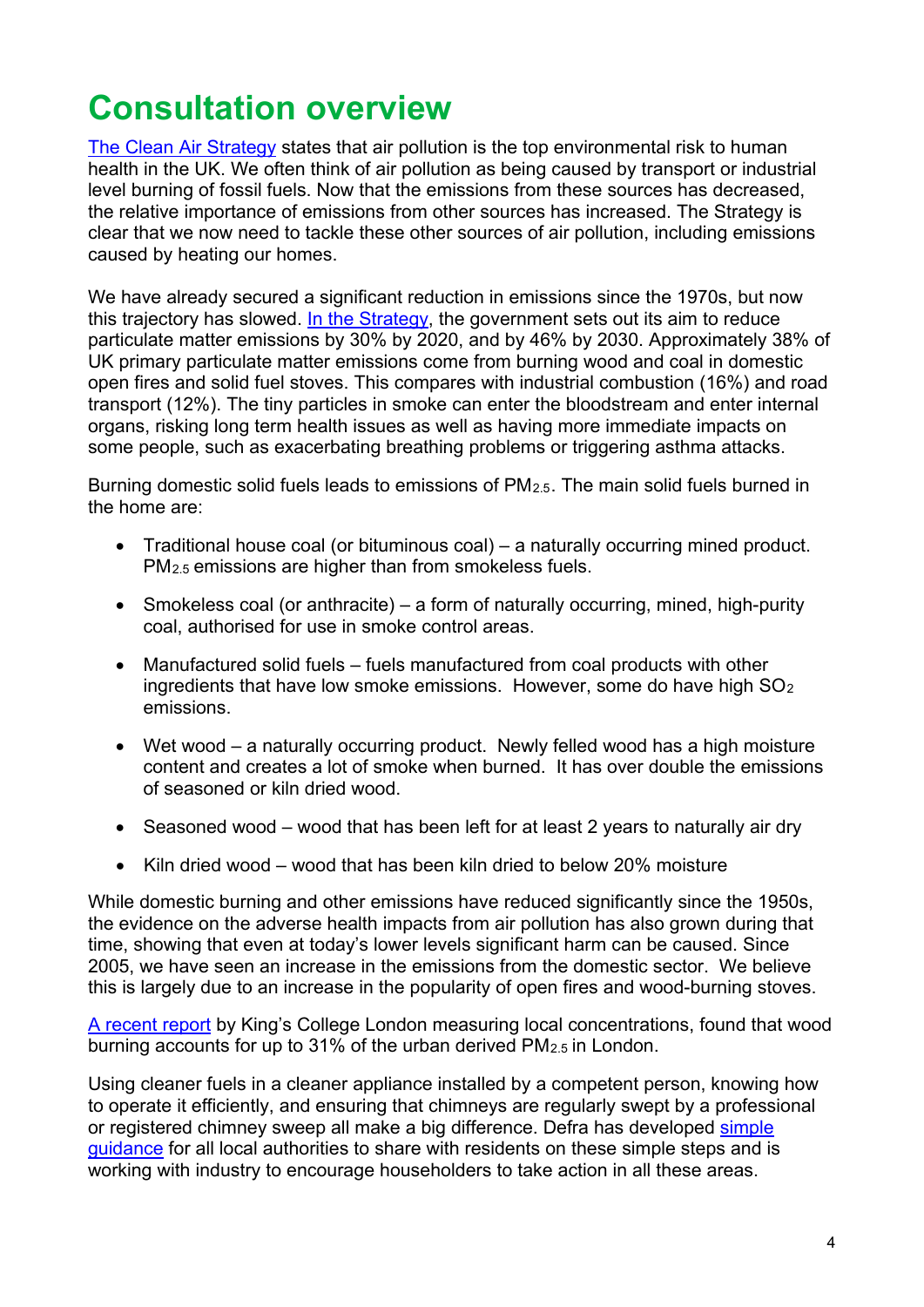

This consultation gives more detail about the proposals set out in the Strategy, focusing on the domestic use of solid fuel in England. As well as the overall impact of domestic burning on air quality for everyone, we are concerned about the health impact this can have on individuals who use solid fuel and their families. This consultation considers what further steps can be taken to encourage households to make a change from dirtier to cleaner fuels. This is in line with the Clean Growth Strategy, which sets out our commitment to phasing out high carbon fossil fuels in the future, starting with homes off the gas grid. We are therefore considering a range of options focusing on phasing out the sale of the most polluting products enabling consumers to switch to less polluting alternatives:

- Consumers who burn traditional house coal switching to alternative fuels (e.g. low sulphur manufactured solid fuels);
- Consumers switching from wet wood to dry wood (with a moisture content of 20% or less);
- Introduction of sulphur limits and smoke emission limits for all manufactured solid fuels.

We are not considering banning domestic burning. The government recognises that households have installed wood-burning stoves and the government is not seeking to prevent their use or installation. But we are keen to encourage consumers to switch to cleaner burning. This will directly benefit consumers in their homes, as well as improving the local environment. For example, when wet wood is burned, the heat output is significantly reduced and chemicals from the partially combusted wood build up on the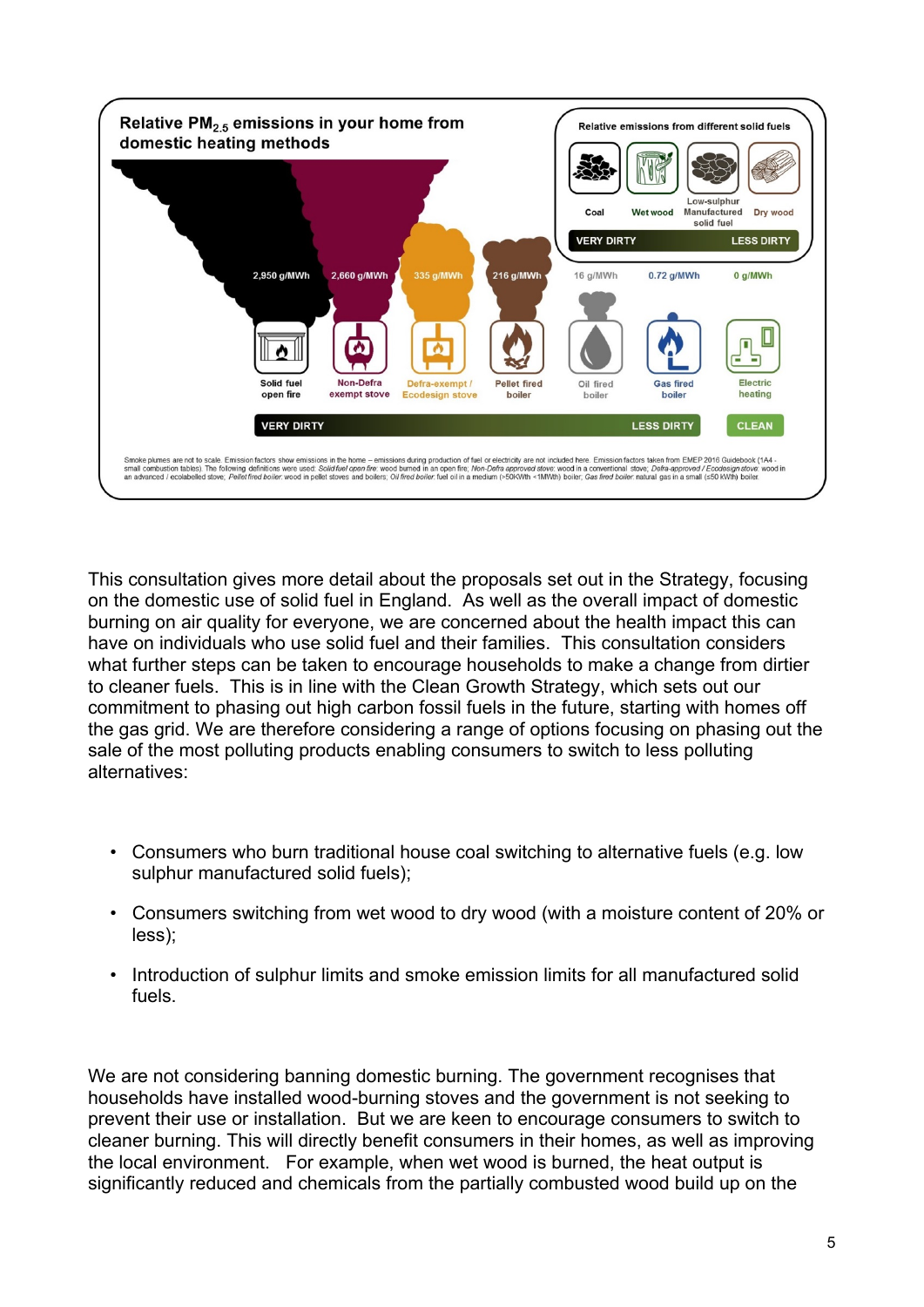inside of the stove and chimney, which increases the risk of chimney fires. High sulphur solid fuels burn at very high temperatures and can damage appliances and chimneys.

## <span id="page-5-0"></span>**Existing legislation**

There is an existing legislative framework, which was first established by the Clean Air Act 1956 to reduce air pollution from domestic burning, particularly through the creation of Smoke Control Areas (SCAs). SCAs are specific areas, designated by local councils, where it is illegal to allow smoke emissions from the chimneys of buildings. In these areas householders can only burn authorised fuels or use an appliance (e.g. a stove) which has been exempted for use in the area. Local authorities have advised that awareness of, and compliance with, SCA orders is low and that few people make the link between domestic burning and air pollution. Some local authorities are working to raise awareness of SCAs and to re-assess their boundaries. However, they have told us that enforcement can be difficult.

The measures proposed in this consultation on fuels would not replace SCAs. Instead, they would sit alongside them and provide a basis for nationwide legislation in England to ensure that only the cleanest fuels would be available for sale. We will also be considering separately what changes should be made to SCAs and what additional powers should be given to local authorities to allow for more targeted action in areas of high pollution. Any changes to SCAs or additional powers will be the subject of a separate consultation.

# <span id="page-5-1"></span>**Call for Evidence**

In January, we issued a [Call for Evidence](https://consult.defra.gov.uk/airquality/domestic-burning-of-wood-and-coal/) on domestic burning of traditional house coal, smokeless coal, manufactured solid fuel and wet wood, [including background evidence.](https://consult.defra.gov.uk/airquality/domestic-burning-of-wood-and-coal/supporting_documents/180129%20Evidence%20background%20documentation.pdf) The purpose of the Call for Evidence was to gather more information and data on the use of fuels for domestic heating, as we seek to help householders make cleaner choices when using these fuels to heat their homes efficiently and reduce air pollution.

We asked for evidence about the number of households using each fuel to heat their home, which fuels they would switch to if they were unable to purchase these materials and whether there would be a disproportionate impact on certain individuals. We asked businesses about the impact of proposals to reduce the use of more polluting fuels would have on them, the time they would need to adjust, and for their views on specific points such as the appropriate level of sulphur in manufactured solid fuels.

We received evidence and views from a wide range of respondents, some of whom called for a total ban on domestic burning, primarily due to personal experience of nuisance or health impacts. Others felt that there should be no restrictions at all or were concerned about the impact on those in fuel poverty.

Some suggested that more should be done to help inform consumers; as many are unaware of the impacts of burning waste or cheaper fuels and some suppliers market wood as seasoned, or dried, when it is not. Many chimney sweeps highlighted that how a stove is used can have a significant impact on emissions.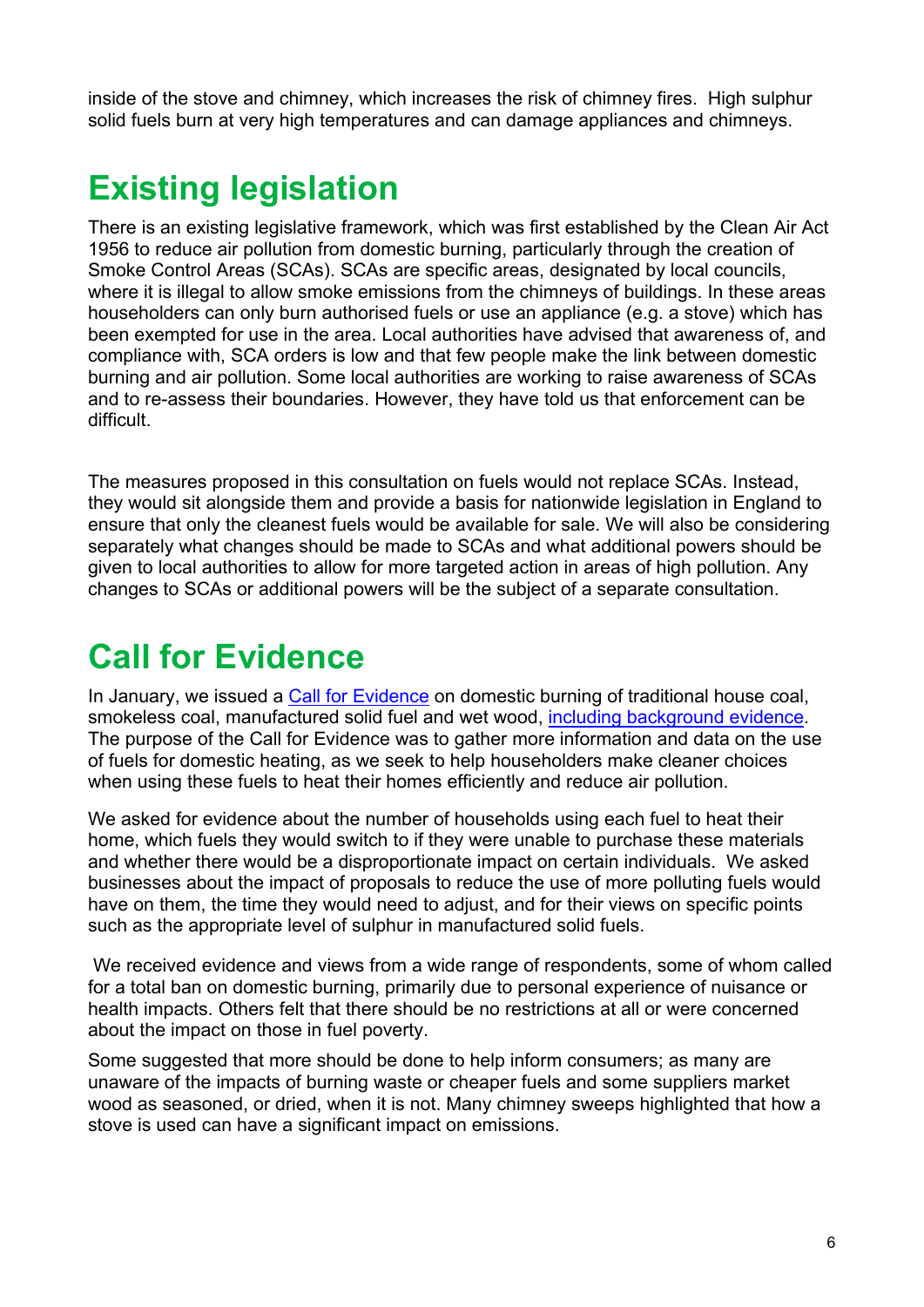Most wood fuel businesses who responded indicated that they would be able to adjust to any proposed regulations on fuel standards, however most coal businesses felt less able to adjust and were concerned about the impact.

## <span id="page-6-0"></span>**Clean Air Strategy consultation**

We have considered the responses to the Call for Evidence, and these have informed the action we propose to take on domestic burning as set out in the Clean Air Strategy consultation.

- We will legislate to prohibit the sale of the most polluting fuels.
- We will ensure only the cleanest stoves are available for sale by 2022.
- We will update outmoded legislation on 'dark smoke' from chimneys and underused provisions on Smoke Control Areas to bring these into the 21st century with more flexible, proportionate enforcement powers for local government.
- Government will work with industry to identify an appropriate test standard for new solid fuels entering the market.
- We will ensure that consumers understand what they can do to reduce their impact from emissions from domestic burning

We have asked for views on this broad set of proposals in response to the Clean Air Strategy.

## <span id="page-6-1"></span>**Consultation on phasing out the most polluting fuels**

As part of the process of changing the law, or introducing new regulations, the government is committed to consulting those likely to be affected by the change. This approach ensures that we take into account their views and the impacts the policy change will have. This more detailed consultation builds upon the earlier Call for Evidence and takes forward the first proposal in the Clean Air Strategy to phase out the sale of the most polluting fuels.

Note that as powers on air quality are devolved, this consultation relates only to proposals for England. The Devolved Administrations of Scotland, Wales and Northern Ireland would consult separately should they wish to take action in this area.

Responses received from both the Clean Air Strategy consultation and this consultation will inform our next steps which will be set out in the final Clean Air Strategy to be published by the end of the year.

The proposals in this more detailed consultation include:

- Restrictions on the sale of wet wood for domestic burning so that it can only be purchased in volumes over a specified cut-off point;
- Applying sulphur standards and smoke emission limits to all solid fuels;
- Phasing out the sale of bituminous or traditional house coal;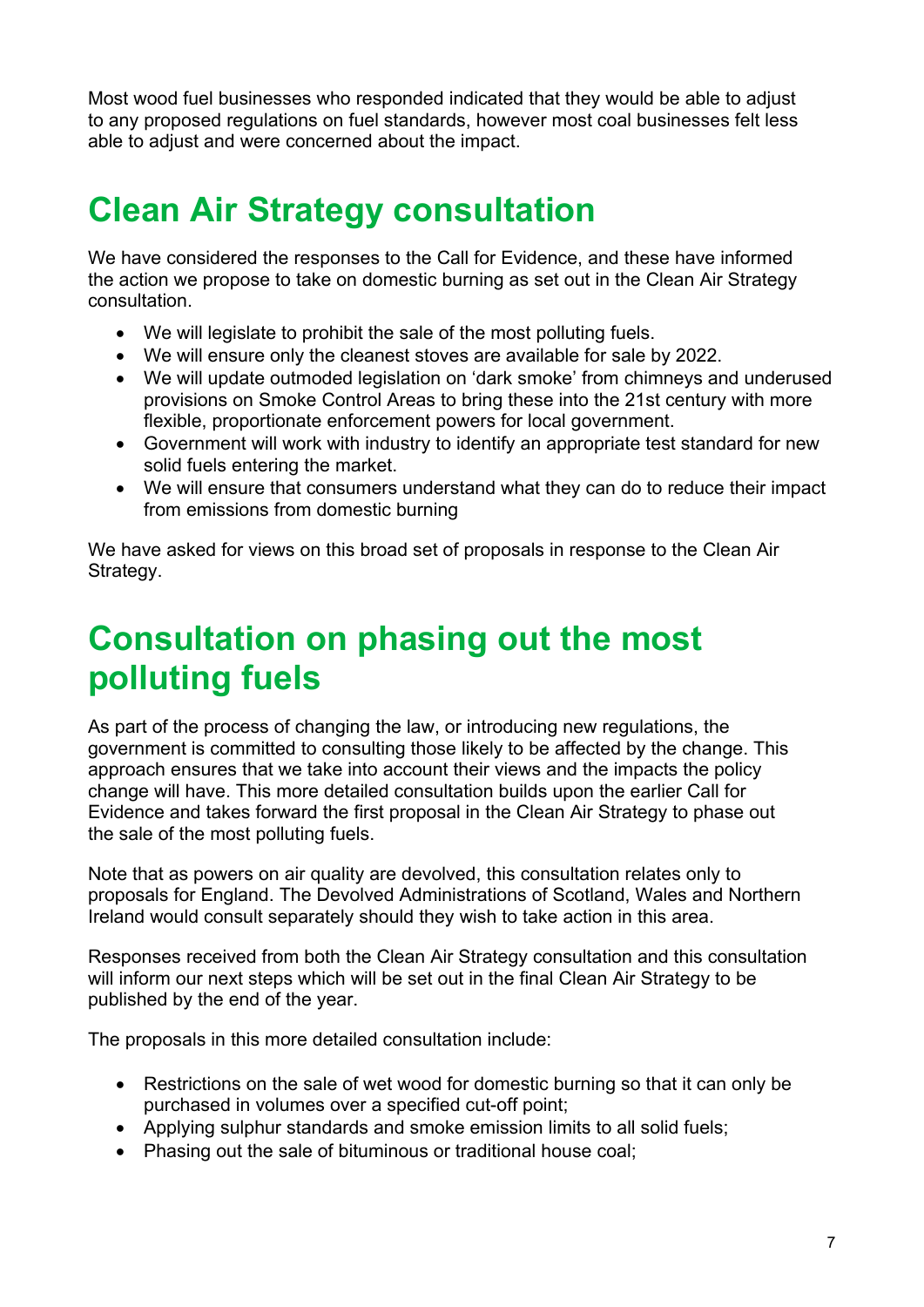Evidence and opinion provided through the Call for Evidence has been taken on board, and will be highlighted throughout this document.

# <span id="page-7-0"></span>**Timing and duration of the consultation**

The consultation will be published for a period of eight weeks from the publication date

at:<https://consult.defra.gov.uk/airquality/domestic-solid-fuel-regulations>

Responses should be received by **23:59 on Friday 12 October 2018**.

You can respond using the online survey at the above link. If you would prefer not to respond online, you can respond:

by email: [cleanair.consultations@defra.gsi.gov.uk](mailto:cleanair.consultations@defra.gsi.gov.uk)

or by writing to:

Local Air Quality Team Department for Environment, Food and Rural Affairs Seacole Building 2 Marsham Street London SW1P 4DF

Your response will be most useful if it is framed in direct response to the questions posed, though further comments and evidence are also welcome.

## <span id="page-7-1"></span>**Questions**

#### <span id="page-7-2"></span>**Section 1 – Introduction: About you**

- 1. What is your name?
- 2. What is your email address?
- 3. What is your organisation?
	- Academic
	- Distributor, e.g. retailer
	- Fuel supplier, less than 10 employees
	- Fuel supplier,  $10 49$  employees
	- Fuel supplier, 50 employees or more
	- Householder/individual
	- Industry body
	- Local authority
	- NGO Industry
	- NGO Environmental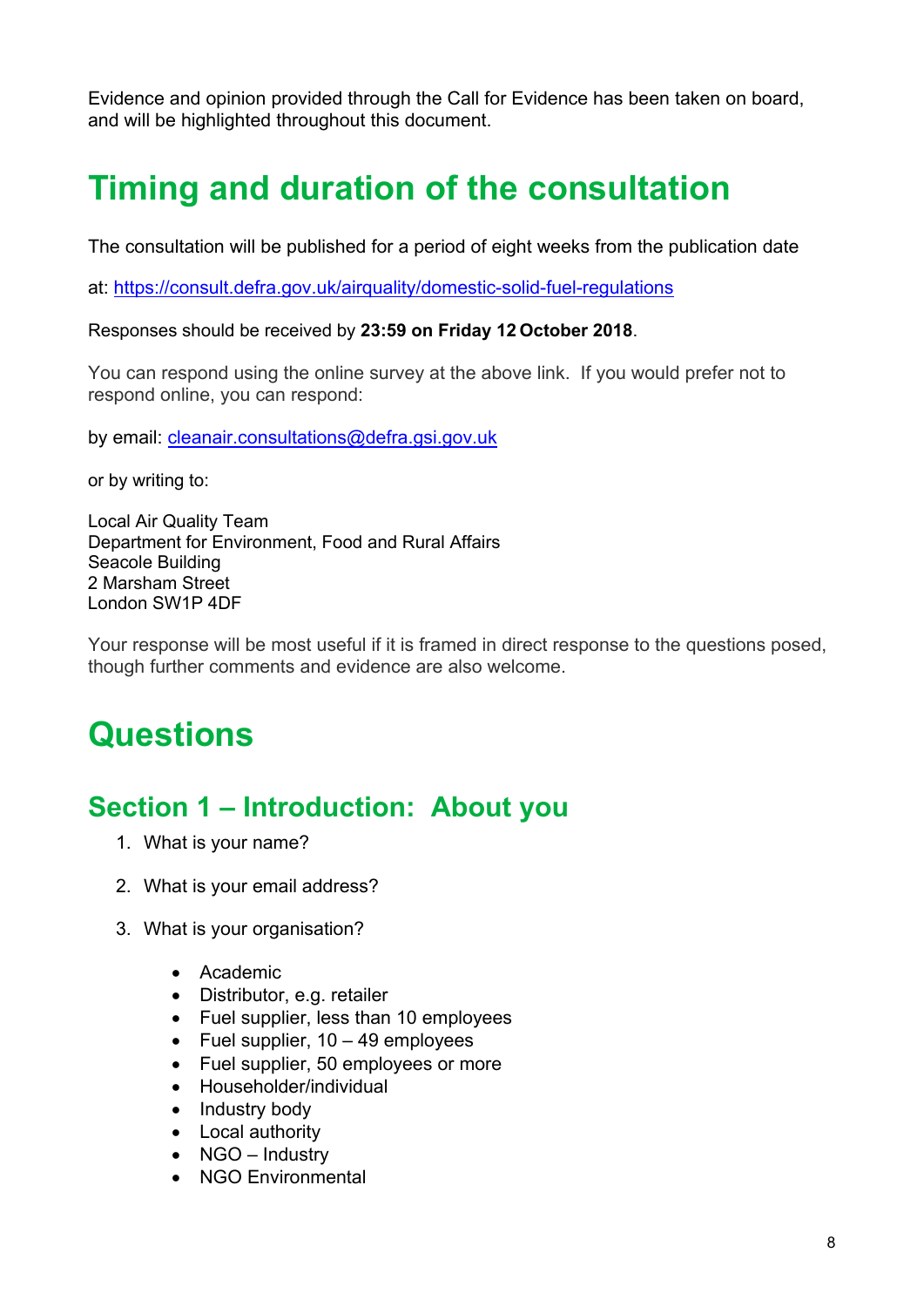- Other please specify
- 4. Would you like your response to be confidential?
	- Yes
	- No
- 5. What is your location?

Please enter the county, unitary authority, Scottish council area or Northern Irish county in which you or your organisation is based.

### <span id="page-8-0"></span>**Section 2 - Wood**

Burning wood with a high moisture content produces more smoke than burning dry wood (ie wood with less than 20% moisture). We want to reduce the use of wet wood without preventing people seasoning (air drying) unseasoned (wet) wood at home. Wood sold in smaller quantities is more likely to be used immediately, i.e. without being dried at home. We want to ensure occasional stove users who buy small volumes of wood for convenience are not unwittingly burning wet logs that produce high levels of smoke. We intend to limit the sales of wood sold in smaller sizes of packaging to dry wood only. Wood pellets are dry enough not to be affected, and so are not in scope of this consultation.

For those people who don't purchase their wood, and instead use wood gathered from their own land or given to them, we will work with the Forestry Commission to ensure that advice is provided on how to properly store and season wood. They already have a helpful quide.

From the responses to the Call for Evidence, there was conclusive support for restrictions on wet wood sales, either covering all wet wood or sales of volumes under  $2m<sup>3</sup>$ . Some respondents expressed concerns highlighting existing shortage of supply. Other concerns reflected that many fuel suppliers are quite small and therefore more vulnerable should we opt to make this change (with little storage space to store larger quantities of wood, for example).

Net bags of logs sold by retailers such as service stations, DIY stores and garden centres generally contain wet wood and are likely to weigh between 5 – 15kg. These nets will occupy much less than  $0.5 \text{ m}^3$  volume each (probably closer to  $0.1 \text{ m}^3$ ). This quantity of logs is likely to be sufficient to keep a stove lit for a few hours and is a convenient size to be picked up and carried home for immediate use. However at present there is nothing to advise the consumer that this wood is not ready to be burned, and needs seasoning before use.

As expected, responses to the Call for Evidence suggested that only a minority of households burn wood as a primary heat source. They also indicated that wood-burning is less common among low-income households who tended more towards burning coal.

In order to implement this phase out, government intends to build upon the existing industry led Ready to Burn certification scheme. What this means is that anyone wishing to sell wood in volumes under the specified cut-off will need to apply to the industry's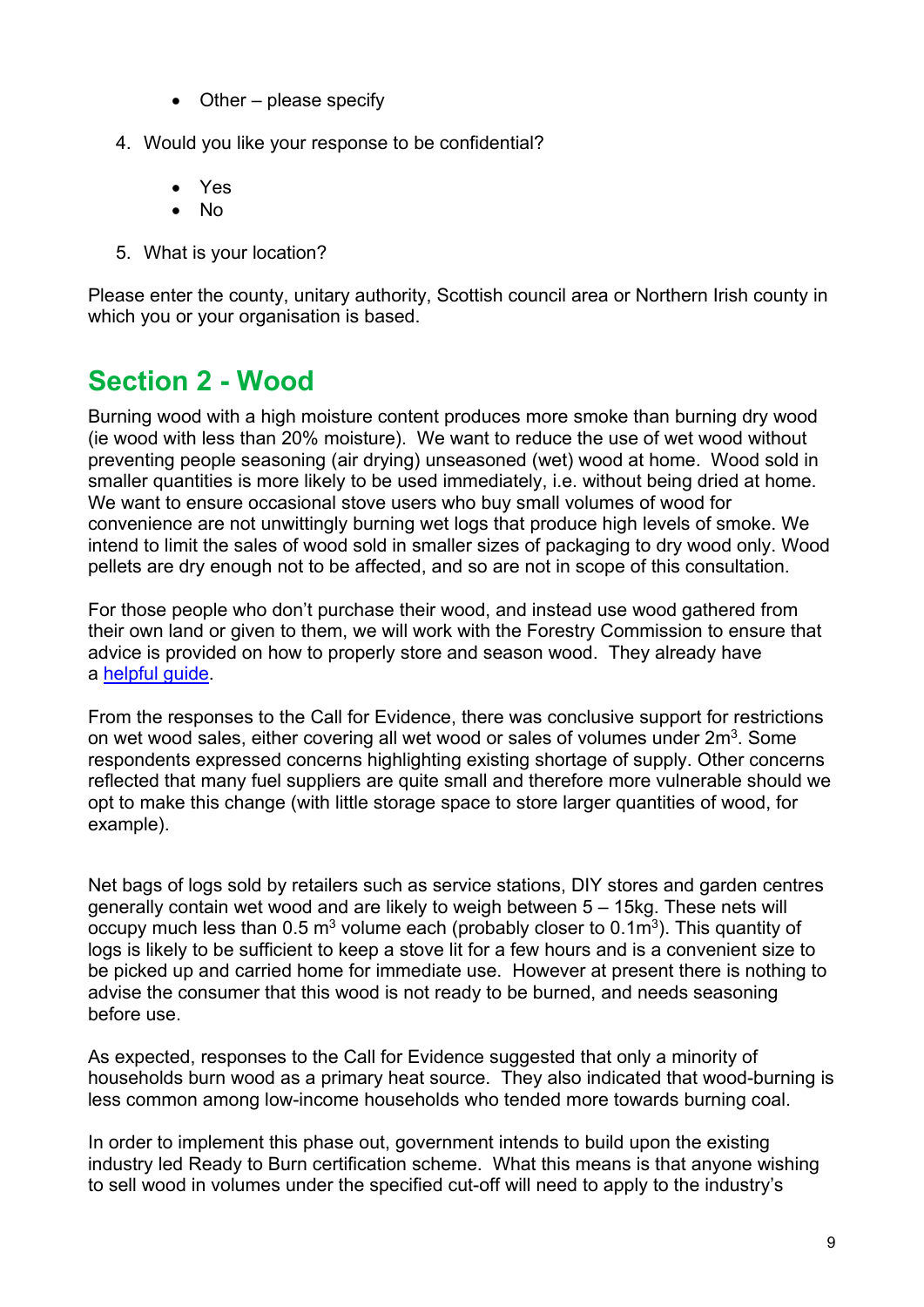certification agency or equivalent (currently Woodsure). Enforcement will be carried out through the certification agency's audit process complemented by Local Authority enforcement through Trading Standards.

- 6. We are considering a cut-off point for the sale of wet wood to householders. In line with feedback from the Call for Evidence, we are proposing that this is set at 2m<sup>3</sup>, but we are inviting your views on this point. Please indicate what limit you think a cut-off point should be set at.
	- Bags/nets only
	- Up to  $0.5<sup>m3</sup>$
	- Up to  $1m<sup>3</sup>$
	- Up to  $2m<sup>3</sup>$
	- All wet wood
	- Other

Please provide reasons or evidence to support your answer.

- 7. Do you think that suppliers and retailers should be given a transition period to use up existing stocks of wet wood or allow time for it to air-dry?
	- No transition period
	- Transition period of 1 year
	- Transition period of more than 1 year

Please provide reasons or evidence to support your answer

- 8. Do you think that smaller suppliers and retailers should be given a longer transition period?
	- Yes
	- No
	- Don't know/don't have an opinion
- 9. We are proposing that suppliers selling wet wood in volumes larger than the agreed cut-off point should be required to provide clear instructions to their consumers about how long the wood should be "seasoned" before it is burnt. Do you agree or disagree with this proposal?
	- Agree
	- Disagree
	- Neither agree nor disagree
	- Don't know/don't have an opinion
- 10.Do you agree or disagree that wood fuel suppliers should be required to be members of a certification scheme that provides assurance (via testing and auditing) that the wood is of a moisture content of 20% or less?
	- Agree
	- Disagree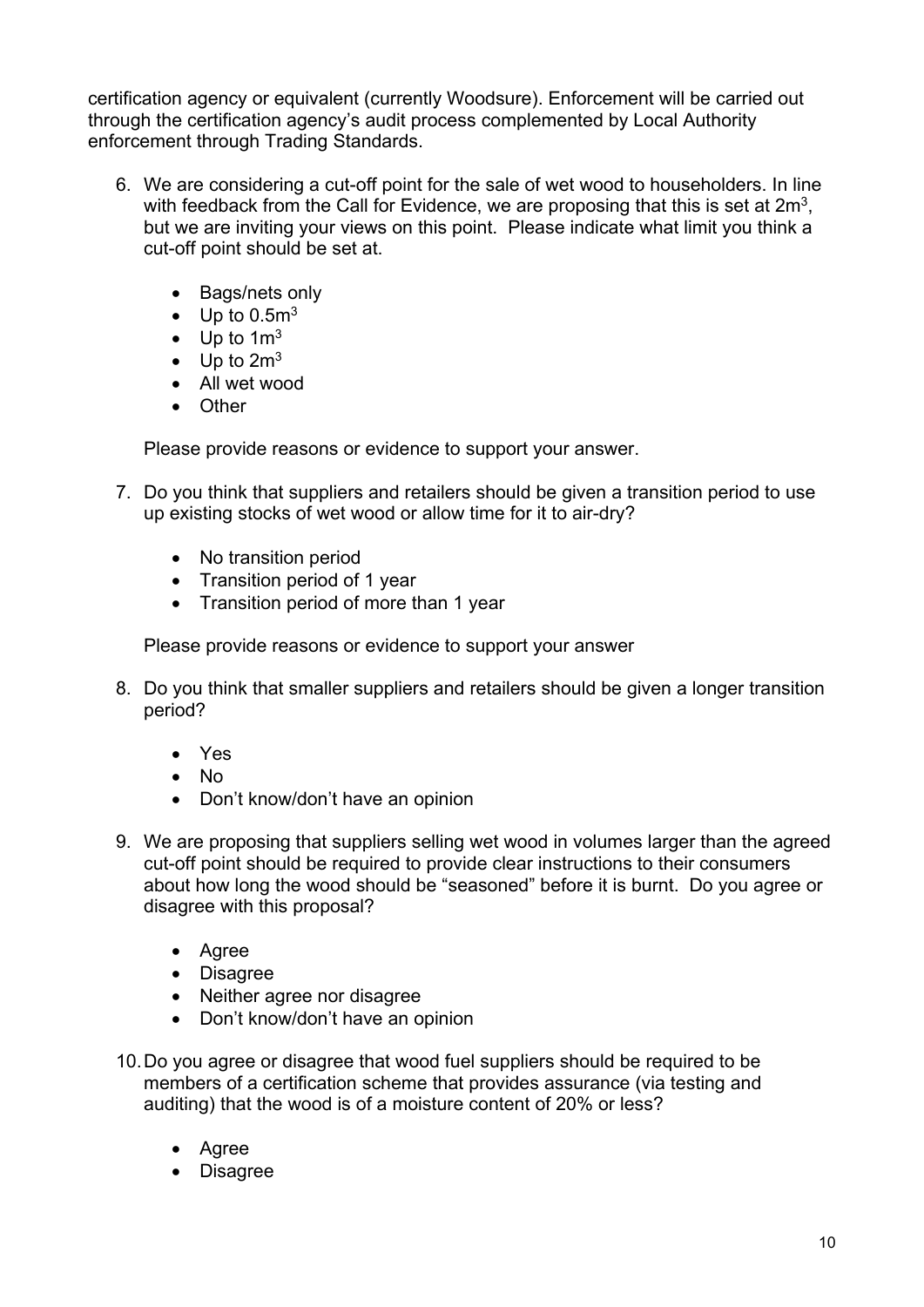- Neither agree nor disagree
- Don't know/don't have an opinion
- 11.Do you agree or disagree that retailers selling wood should be legally required to store the wood in such a way that it will not become wet?
	- Yes
	- No
	- Don't know/don't have an opinion
- 12.In order to comply with the proposal to require all businesses selling wood in volumes under  $2m<sup>3</sup>$  to ensure that it is dried to below 20% moisture, what adjustments, if any, would your business need to make? Please select one of the following.
	- Purchase a kiln to dry wood
	- Buy other equipment to season wood
	- Wouldn't need to adjust
	- Other (please specify)
- 13. Would you like to provide any further comments or evidence on our proposals or the questions in this section?

#### <span id="page-10-0"></span>**Section 3 - Coal**

As well as working to meet our stringent, legally binding targets for reducing emissions by 2020 and 2030, government has committed in the Clean Air Strategy to legislate to ensure only the cleanest domestic fuels will be available for sale. We want to see a move away from using traditional house coal towards using less polluting fuels in the domestic setting by only allowing the sale of smokeless coal (or anthracite) and low sulphur manufactured solid fuel for the purpose of domestic heating. This is in line with the Clean Growth Strategy, which sets out our commitment to phasing out high carbon fossil fuels in the future, starting with homes off the gas grid.

Responses to the Call for Evidence revealed that a majority of coal suppliers (52%) considered that phasing out traditional house coal could have a significant impact on their businesses. Small coal merchants said they were most likely to go out of business, and would need time to adjust. Respondents said that phasing out traditional house coal could also be problematic for off-gas grid consumers in fuel poverty. However, given the health impacts, we are minded to take action to accelerate this shift to cleaner fuels. We have considered potential mitigating actions for vulnerable groups, including those living in fuel poverty, in section 6.

- 14.Do you agree or disagree that government should phase out the use of traditional house coal for domestic combustion?
	- Agree
	- Disagree
	- Neither agree nor disagree
	- Don't know/don't have an opinion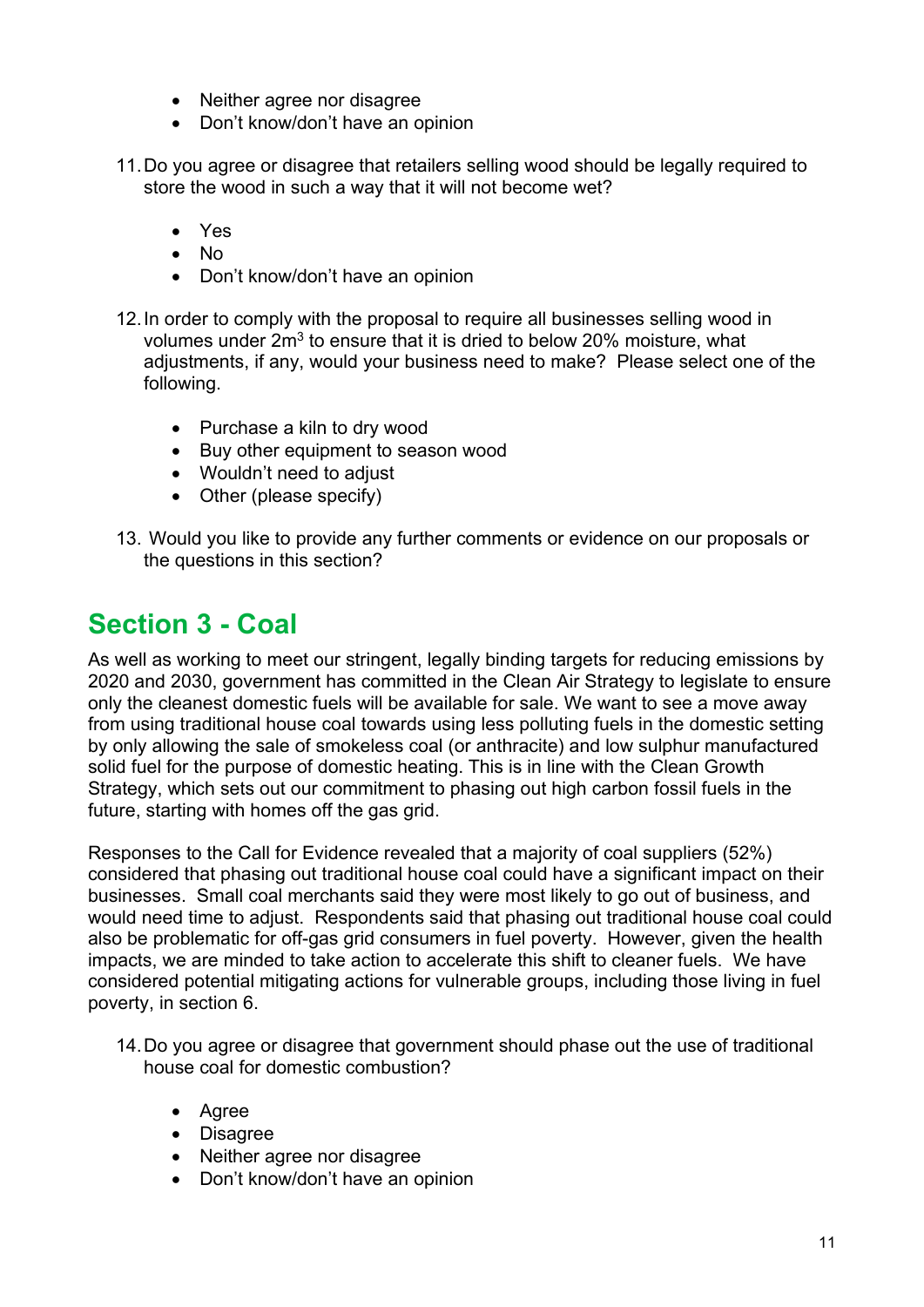- 15.If you agree, what would be the most appropriate end date for phasing out the use of traditional house coal for domestic combustion?
	- 2019
	- 2020
	- 2021
	- Other
	- Don't know/don't have an opinion

Please provide reasons or evidence to support your answer

- 16.In phasing out the use of traditional house coal as a domestic fuel, what do you consider is a reasonable transition period to allow industry and householders to use up existing stocks?
	- No transition period
	- Transition period of 1 year
	- Transition period of 2 years
	- Don't know/don't have an opinion
- 17.In phasing out the use of traditional house coal as a domestic fuel, government is minded to apply this to all businesses because of the health and environmental benefits of this approach. We acknowledge this may be harder for some businesses that others. Do you agree or disagree that this approach should apply to all businesses?
	- Agree
	- Disagree
	- Smaller businesses should be given a longer transition period
	- Neither agree nor disagree
	- Don't know/don't have an opinion
- 18.If you disagree, which of the following should apply? Please select all the options you believe should apply.
	- Small and micro businesses to be exempt, e.g. corner shops, independent garages, small merchants
	- Other businesses to be exempt
	- Coal to only be sold through authorised coal merchants
	- Total phase out
	- Don't know/don't have an opinion

Please provide detail of which businesses should be exempt and your reasoning.

- 19.In phasing out traditional house coal as a domestic fuel, government is minded to apply the phase-out nationwide across England. Do you agree or disagree?
	- Agree
	- Disagree
	- Neither agree nor disagree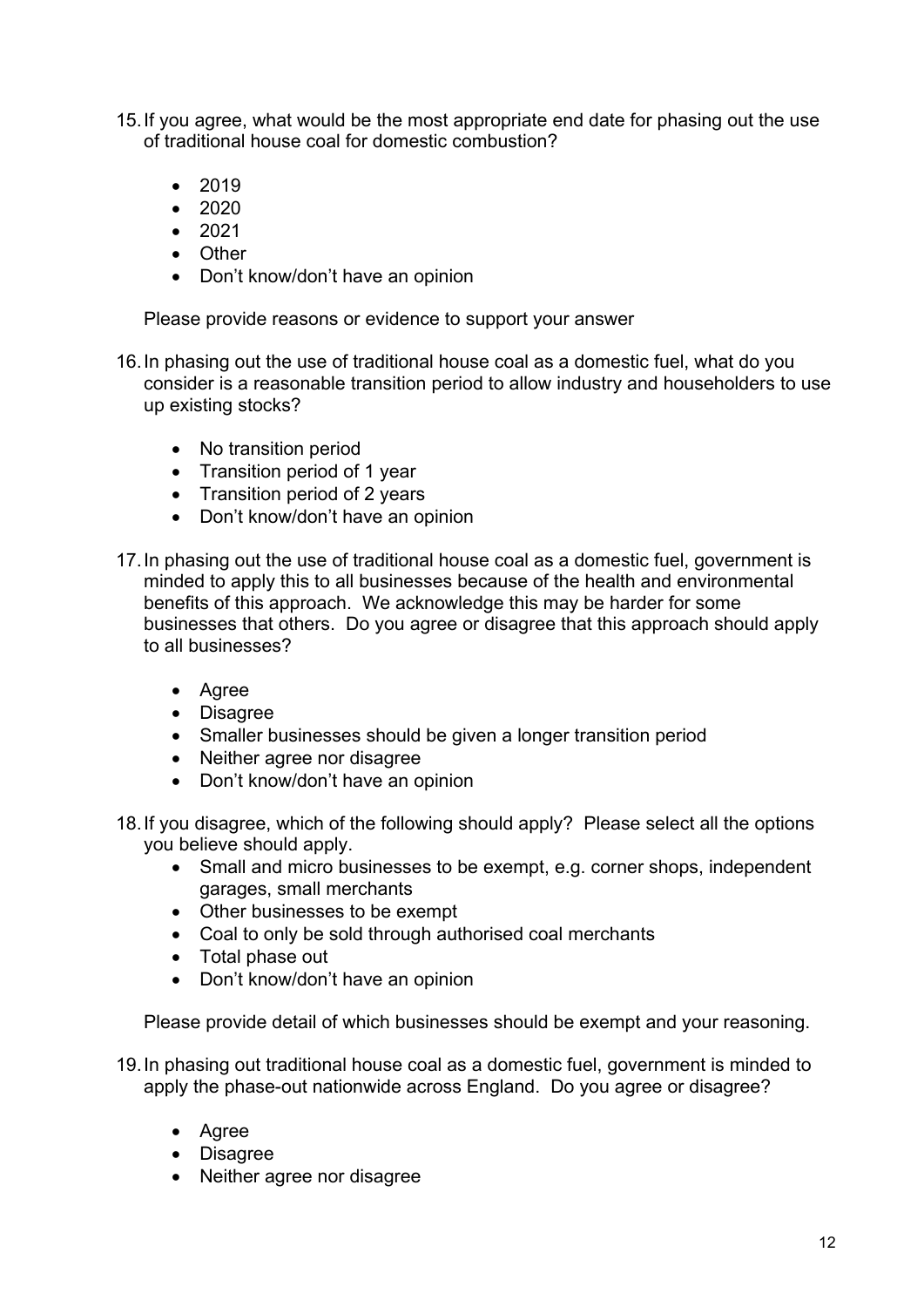• Don't know/don't have an opinion

If you disagree, which of the following should apply?

- Coal sales to be phased out in urban areas only
- Coal sales to be limited to other specific area (please specify)
- Don't know/don't have an opinion
- 20.Would you like to provide any further comments or evidence on our proposals or the questions in this section?

#### <span id="page-12-0"></span>**Section 4 – Manufactured solid fuels**

Many parts of the UK are Smoke Control Areas (SCAs) where householders are not allowed to emit smoke from a chimney of a building unless they are burning an authorised fuel or using exempt appliances, for example burners or stoves. At present the sulphur content of solid fuels is limited to 2% in SCAs but not elsewhere. There are a number of smokeless solid fuels which are marketed for sale outside SCAs where the sulphur content can be significantly higher. For a fuel to be used in an SCA, it also has to pass a smoke emission test ensuring that it emits no more than 5 grams of smoke per hour of operation.

High sulphur content fuels are harmful to human health and the environment. It is hard for consumers to identify at point of sale whether a product is high sulphur or not. As government already regulates the sulphur content of all liquid fuels, and in line with feedback from the Call for Evidence, government intends to extend the 2% sulphur content limit to all manufactured solid fuels nationwide with a view to reducing it further over time. We are also proposing to apply the smoke emissions standard, which is currently in place for SCAs, nationwide. This will provide a clear minimum standard for all manufactured solid fuels in England.

In response to the Call for Evidence, many in the industry indicated that high sulphur fuels had entered the market due to the low cost of high sulphur petroleum coke as a raw material (a by-product of oil refining). Flue and stove manufacturers highlighted the harm that can be caused to appliances and chimneys through burning high sulphur pet-coke products which can burn very hot and can destroy grates and chimneys. Conversely, there was also some concern about the costs to consumers of applying sulphur standards.

- 21.Do you agree or disagree that government should introduce a standard for all manufactured solid fuels which confirms they are below 2% sulphur and meet a smoke emission limit of 5g /hr?
	- Agree
	- Disagree
	- Neither agree nor disagree
	- Don't know/don't have an opinion
- 22.In introducing a sulphur and smoke emission standard, do you consider that there should be a transition period for suppliers and retailers?
	- No transition period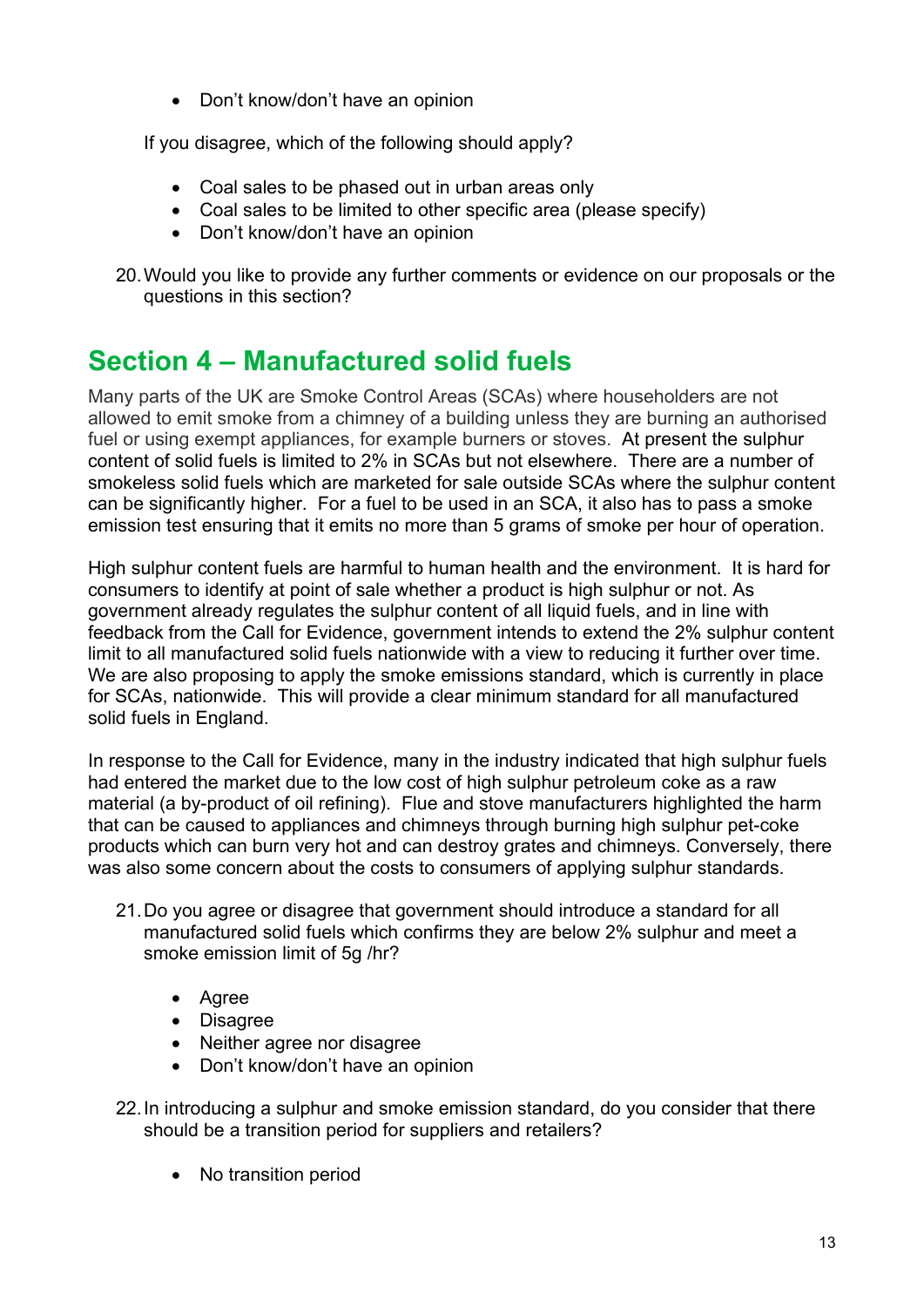- Transition period of 1 year
- Transition period of more than 1 year

Please provide reasons or evidence to support your answer

23.Do you agree or disagree that, over time, the 2% sulphur limit should be further reduced to 1% sulphur?

- Agree  $-1\%$
- Agree some other percentage (please state below)
- Disagree
- Neither agree nor disagree
- Don't know/don't have an opinion

If you agree, over what time period should the further reduction be introduced?

- 1 year
- 2 years
- 3 years
- Don't know / not applicable

Government intends to implement a nationwide sulphur and smoke standard through a certification process. All solid fuel suppliers would be required apply for certification of their products as meeting a 2% sulphur limit and 5g/hr smoke test. A clear logo would be required on all packaging showing that the product was approved. This would be supported by audit, random testing and Local Authority enforcement. This would replace the existing Clean Air Act exemption requirements for solid fuels. Fuels which are already certified as having passed this test would not need to be retested, but would need to apply the new, clear logo.

24.Do you agree or disagree that government should introduce a clear labelling requirement to demonstrate that fuels meet the standard?

- Agree
- Disagree
- Neither agree nor disagree
- Don't know/don't have an opinion
- 25.In order to comply with the proposal to phase out traditional house coal and apply sulphur and smoke emissions standards to all solid fuels, what adjustment, if any, would your business need to make? Please select one of the following.
	- Would need to reformate our products
	- Wouldn't need to adjust
	- Couldn't adjust
	- Other (please specify)
- 26. Would you like to provide any further comments or evidence on our proposals or the questions in this section?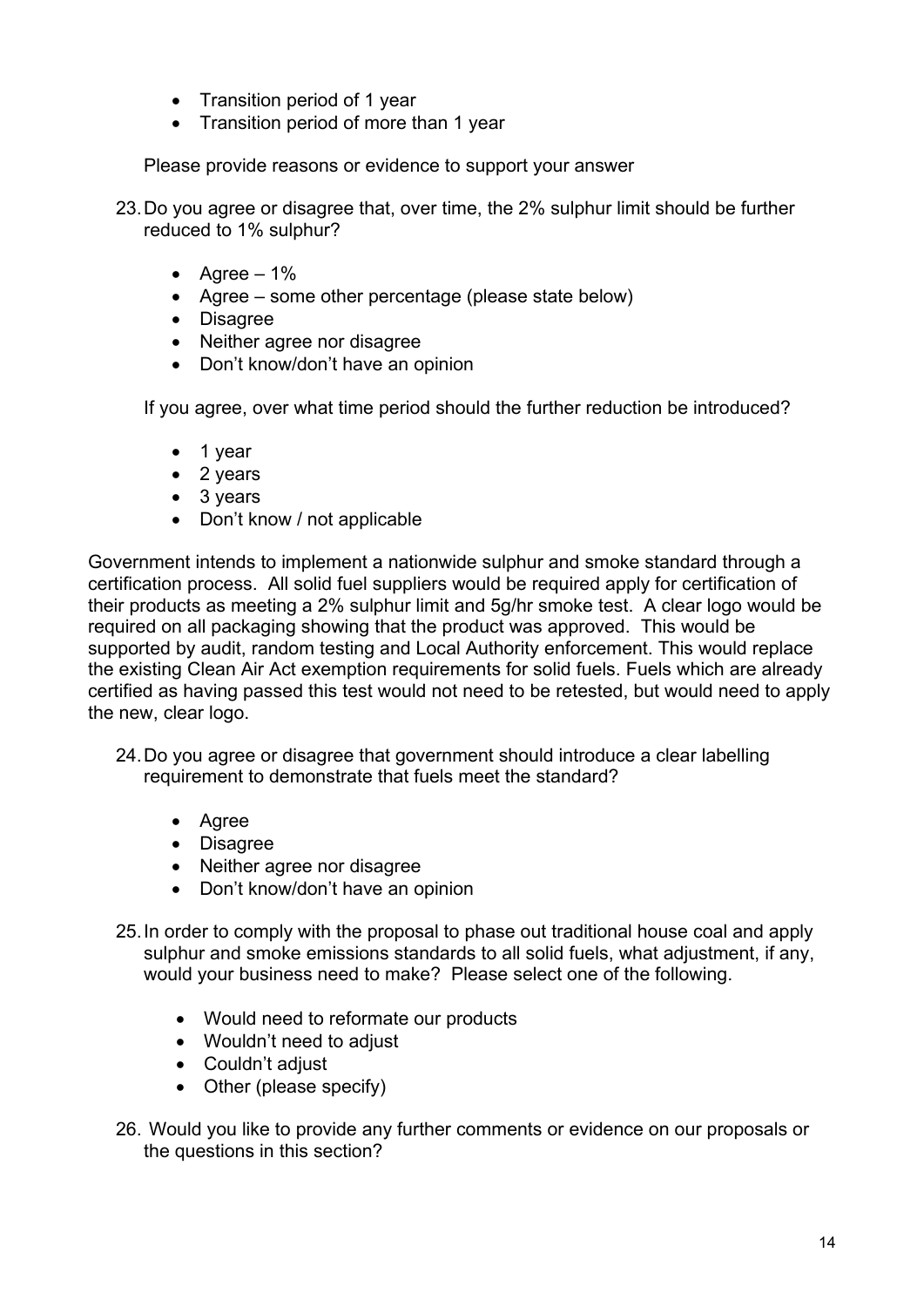#### <span id="page-14-0"></span>**Section 5 – Carbon reductions**

Many manufactured solid fuels release a large amount of carbon dioxide for the amount of heat they provide. Some manufactured solid fuels contain biomass by-products, such as olive pulp, or coconut shells, as an ingredient, which lowers their overall carbon emissions. In line with government policy on climate change, we are considering whether we should, over the longer term, require a minimum biomass content for manufactured solid fuels.

In line with government policy on climate change, our ultimate goal is to phase out the use of high carbon fossil fuels in the home. As a stepping stone towards this, the government is considering whether to encourage the increase of biomass by-product content within manufactured solid fuels, whilst ensuring they remain below emission limits. We want to ensure that policies in this area align with our carbon reduction targets. We are interested in your thoughts on how we drive the industry to re-formulate manufactured solid fuels to deliver carbon benefits. This practice is encouraged in Ireland through their carbon tax.

We are not considering the introduction of a carbon tax, or any change in the tax regime for solid fuels. Instead, we are considering the introduction of a regulation to mandate a minimum biomass content for manufactured solid fuel.

- 27.Do you agree or disagree that government should, over the longer term, introduce a requirement that all manufactured solid fuels have a minimum biomass content?
	- Agree please state percentage below
	- Disagree no minimum limit
	- Neither agree nor disagree
	- Don't know
- 28.For businesses: If government mandated a biomass content how long would it take you to adjust?
	- We wouldn't need to adjust
	- 1 year or less
	- 2 years
	- 3 years
	- 4 years or more
	- We wouldn't be able to adjust.
- 29.Would you like to provide any further comments or evidence on our proposals or the questions in this section?

#### <span id="page-14-1"></span>**Section 6 - Exemptions**

Responses to the Call for Evidence reveal some concern about the impact the proposed measures could have on those in fuel poverty. We want to ensure that measures introduced achieve environmental benefits but do not have an adverse impact on vulnerable groups. In this consultation, we are looking for views on the most effective ways of avoiding such an impact whilst supporting the government's objectives under the Clean Growth Strategy to phase out high carbon fossil fuel heating during the 2020s.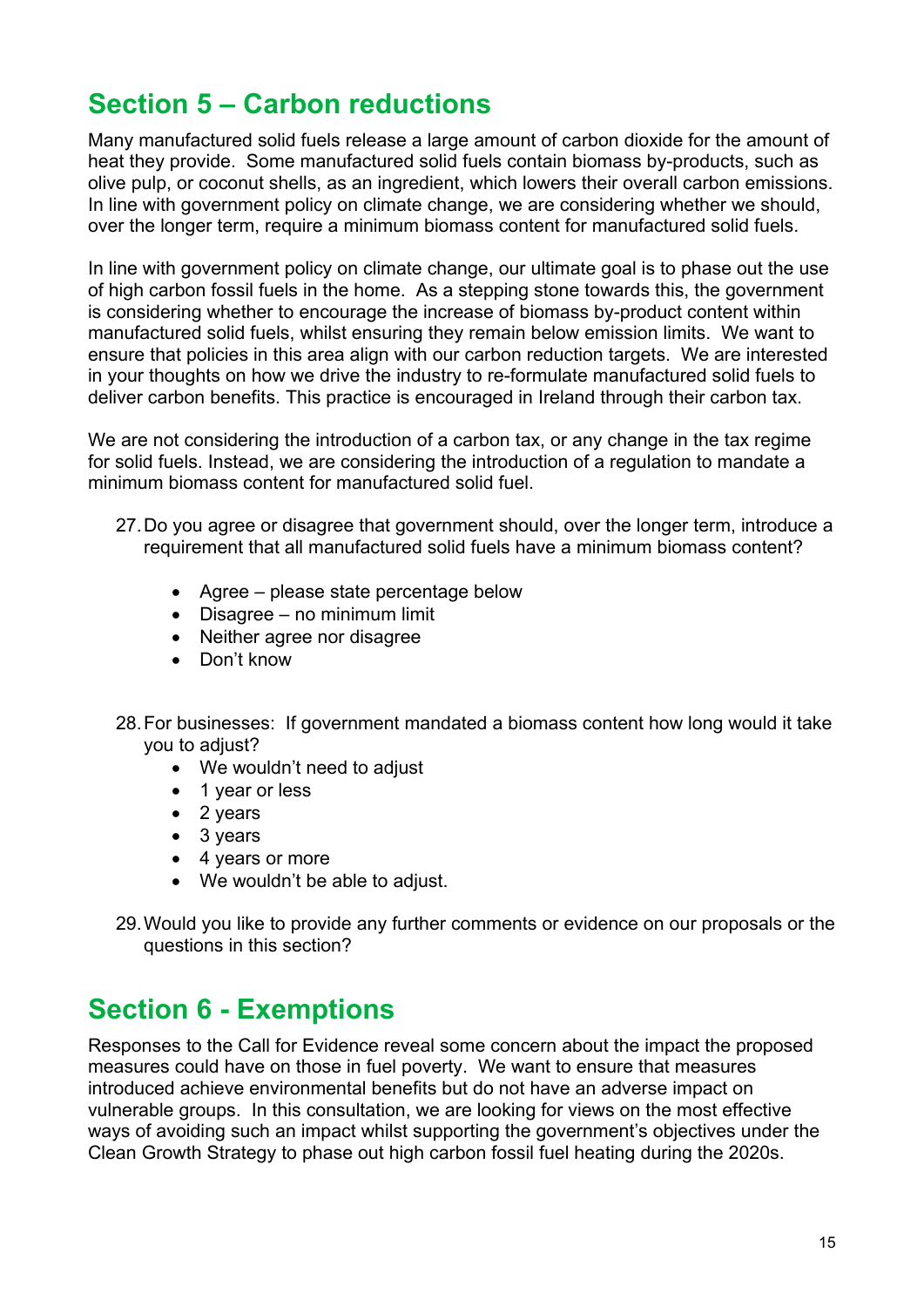- 30.We are interested in your views on how government should support those in fuel poverty with this transition away from high-carbon fossil fuels
- <span id="page-15-0"></span>31.Would you like to provide any further comments or evidence on this section?

#### **Section 7 – Implementation**

Our objective is to minimise burdens for Local Authorities (eg Trading Standards Officers/Environmental Health Officers) by establishing industry-led certification and labelling by suppliers, backed up by a clear and straightforward enforcement policy. Currently, these bodies have powers to issue fixed penalty notices to deal with problems caused by litter, graffiti and noise, for example. Under the proposed legislation we would extend the range of the current powers so these bodies can issue fixed penalty notices against retailers or suppliers selling domestic burning products that did not have the appropriate certification logo or were found to have an excessive moisture content.

- 32.What do you think would be an appropriate level of fixed penalty related to the sale of domestic burning products?
	- £300
	- £500
	- Other (please specify)
- 33.Do you think that local authorities should be required to use any funds received through fixed penalties related to the sale of domestic burning products for a specific purpose?
	- Yes please specify below
	- No
	- Don't know/don't have an opinion
- 34.Do you agree or disagree that this will deliver our objective of establishing a clear and straightforward enforcement policy, minimising burdens for Local Authorities?
	- Yes
	- No
	- Don't know/don't have an opinion

Please suggest any alternative proposal that you consider to be more effective in delivering our objectives.

- 35.Government will provide advice and guidance to retailers selling domestic burning products. What format should this take?
	- Leaflets
	- Point of sale displays
	- Social media
	- Information provided with the product
	- Other (please specify)